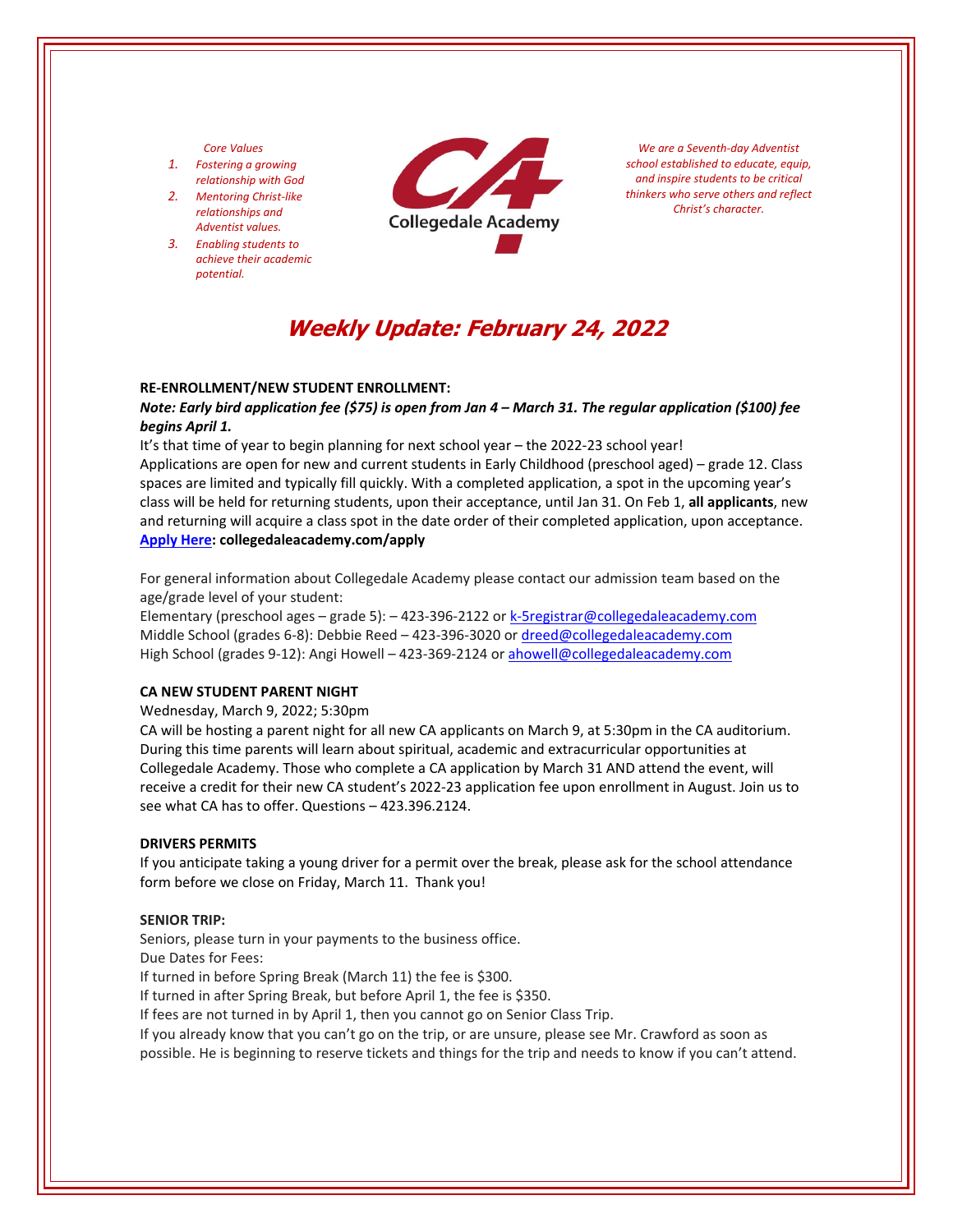# **ACT REGISTRATION:** April testing at CA

ACT test dates and sign-up directions: Click [here.](https://www.act.org/)

February is for juniors to test and be reimbursed for the multiple‐choice portion.

- **Senior English**: Juniors wishing to take dual enrollment Composition 101/102 their senior year must earn a 23 on the multiple-choice English test and all 7's or better on the four writing scores. The writing test is required. The benchmark is high due to omitting English IV completely.
- **Senior Math**: Dual Enrollment Statistics and Pre‐Calculus require a 19 or better on the mathematics test.

# **DRESS SHOP:**

We are starting a "dress shop" here at CA. All girls deserve to feel beautiful and should have the opportunity to make memories at banquets. During the last banquet time it was overheard that the price of dresses was keeping some young ladies from attending the banquet. With our "pre‐loved" dresses donated to our dress shop it will make it possible for all girls to be able to attend and make wonderful memories. All they will need to pay for is the dry cleaning of the dress after the event. Please consider donating any gorgeous gowns you don't think you will wear in the future. Thank you!

# **CALENDAR FOR 2022‐2023:**

| Jul. 28        | Registration 1-6pm HS, 3-6pm Elementary & Middle |
|----------------|--------------------------------------------------|
| Aug. 4         | First Day of School                              |
| Sept. 5        | No School - Labor Day                            |
| Oct. 10-14     | <b>Fall Break</b>                                |
| Nov. 21-25     | <b>Thanksgiving Break</b>                        |
| Dec. 22-Jan. 6 | Christmas Break                                  |
| Jan. 16        | No School - MLK Jr. Day                          |
| Feb. 20        | No School - President's Day                      |
| Mar. 13-17     | Spring Break                                     |
| Apr. 7-10      | No School - Easter Break                         |
| May 19         | Last Day of School                               |
| May 19-21      | <b>High School Graduation</b>                    |

# **INCLEMENT WEATHER**

If school will not convene because of inclement weather, an announcement will be made on local TV channels affiliates of NBC, ABC, CBS, and our website, www.collegedaleacademy.com. In addition to the PowerAnnouncement emails/robo‐calls and texts. Collegedale Academy DOES NOT AUTOMATICALLY follow Hamilton County school closings or delays. If C.A. is involved in an emergency (such as a tornado warning), students will be held in assigned locations until the warning expires.

*Parents always have the discretion to keep students at home if they believe weather conditions are too hazardous. Please contact C.A. to excuse your student's absence that day.*

# **JOSTENS ORDERS – SENIOR PARENTS**

If you need to order something for graduation (announcements/invitations), please do so via the website: [www.Jostens.com](https://www.jostens.com/) and enter Collegedale Academy when it asks for the school. (Do not order a cap/gown online, the school has placed that order) You may also contact Jostens in Dalton, GA at 706‐226‐4446.

# **LUNCH MENU:**

- Mondays/Freshmen: Chick Patty & Grillers
- Tuesdays/Juniors: Haystacks
- Wednesdays/Sophomores: Special K Loaf
- Thursdays/Seniors: Baked Ziti
- Fridays/CA Organizations: Pizza by the slice or box, Students wanting to reserve a lunch for the day. Please Mr. Baldwin to pick up a ticket.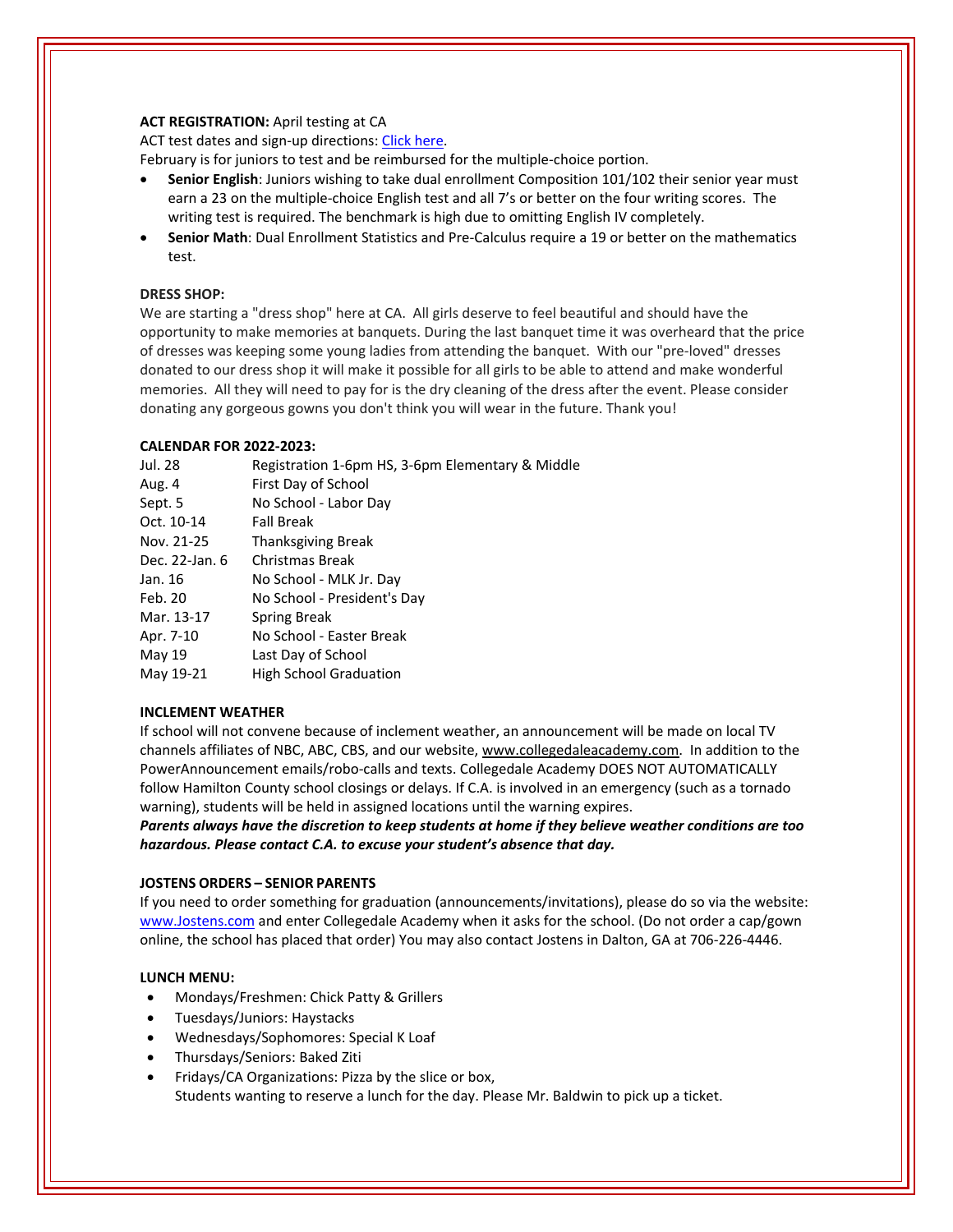## **JOIN THE CA (HIGH) PRAYING PARENTS**

Our community believes in the power of prayer and specifically takes time out each week to collectively pray for the students at Collegedale Academy. All parents are encouraged to come and pray for the high school students each week on Thursdays starting at 8am. Currently the group is meeting in the Fifties Diner. For more information, please contact the group's volunteer leader Ingrid Moon ‐ 719‐480‐2146.

# **POWERSCHOOL—**see your student's grades/attendance any time!

https://ca-[net.powerschool.com](https://ca-net.powerschool.com/public/) is the url for the PowerSchool log in. Parents, please remember to use your PowerSchool login and password connecting your student(s) to your account with your parent access codes for each student. Parents may change their usernames/passwords. Under email notifications, you select how often you wish to receive email notifications and how detailed the grade and attendance reports will be.

**MOBILE APP:** if grades are not showing, try uninstalling and re‐installing the app on your phone. The district code is WXBH. Don't yet have the mobile app? Go to your app store and look for PowerSchool Mobile with this logo. Make sure to get the dark background.



## *HELPFUL LINKS: many are found under "Forms & Information" in the high school section.*

- 1. Bell Schedule Click [Here](https://www.collegedaleacademy.com/wp-content/uploads/2018/08/Bell-Schedule.pdf)
- **2.** Faculty Contact List: names, numbers, emails, what they teach/do. [Click](https://www.collegedaleacademy.com/wp-content/uploads/2021/08/faculty-only-2021-2022.pdf) here
- **3.** 2021‐2022 calendar, go to [collegedaleacademy.com](https://www.collegedaleacademy.com/calendars/)
- **4.** The Student Handbook is located at collegedaleacademy.com
- **5.** The *Echolier*: **[caecholier.com](https://caecholier.com/)**
- **6.** CA Library: CA HS [library](https://southernuniongcc.mlasolutions.com/m5/catalog/(S(hz0dpidx0tfnki5u300iasfj))/default.aspx?installation=CDA) site
- **7.** Academic Excellence Policy: Click [Here](https://www.collegedaleacademy.com/wp-content/uploads/2018/08/Academic-Excellence-Policy.pdf)
- **8.** ACT test dates: Practice for the ACT via CA Library site. Test is offered Sept., Dec., and April each year. Link: Click [Here](https://www.act.org/)
- **9.** College Admissions and HOPE Scholarship requirements click [here](https://www.collegedaleacademy.com/wp-content/uploads/2019/08/TSAC-Scholarship-Info.pdf)
- **10.** Hope Scholarship (TSAC) Link: Click [here](https://www.tn.gov/collegepays/money-for-college/tn-education-lottery-programs/tennessee-hope-scholarship.html)
- **11.** TNPromise (TSAC) Link: Click [Here](https://www.tn.gov/tnpromise.html)
- 12. Pre-Arranged Absence Form click [here](https://www.collegedaleacademy.com/wp-content/uploads/2016/11/Class-Absence-Request-Form-May-2017.pdf)
- **13.** Rescheduling Exams: please refer to page 30 of the Student Handbook
- **14.** Community Service (suspended until further notice)
- **15.** Leadership Team Petition Form: for organizational and individual requests [here](https://www.collegedaleacademy.com/wp-content/uploads/2019/08/Leadership-Petition-SSch.pdf)
- 16. Transcript Release: send a C.A. transcript to another location. Click [here](https://collegedaleacademy.wufoo.com/forms/q1bmc4gg10gftjs/)
- **17.** Field Trip/Activity Permission Form. Click [here](https://www.collegedaleacademy.com/wp-content/uploads/2018/08/Field-Trip-form.pdf)
- **18.** New Drivers: please see the Student Handbook for attendance paperwork required for Learners' Permits.
- 19. Student Accident Insurance Policy *click [here.](https://adventistrisk.org/en-us/insurance/nad/k-12-student-accident)*

# **UPCOMING ACTIVITIES**

- Feb. 25, Student vs. Staff Basketball Games
- Feb. 25, Sophomore Vespers
- Feb. 26, Concert Band @Church Worship Service
- Feb. 26, Talent Show
- Feb. 27, Opus & Chamber Orchestra @1<sup>st</sup> Cumberland Presbyterian Church
- Feb. 28‐Mar. 4, Week of Prayer
- Mar. 1, CA Soccer vs. Soddy Daisy
- Mar. 4, Opus/Choral Union Collegedale Community Church Rehearsal 11:30‐4:00pm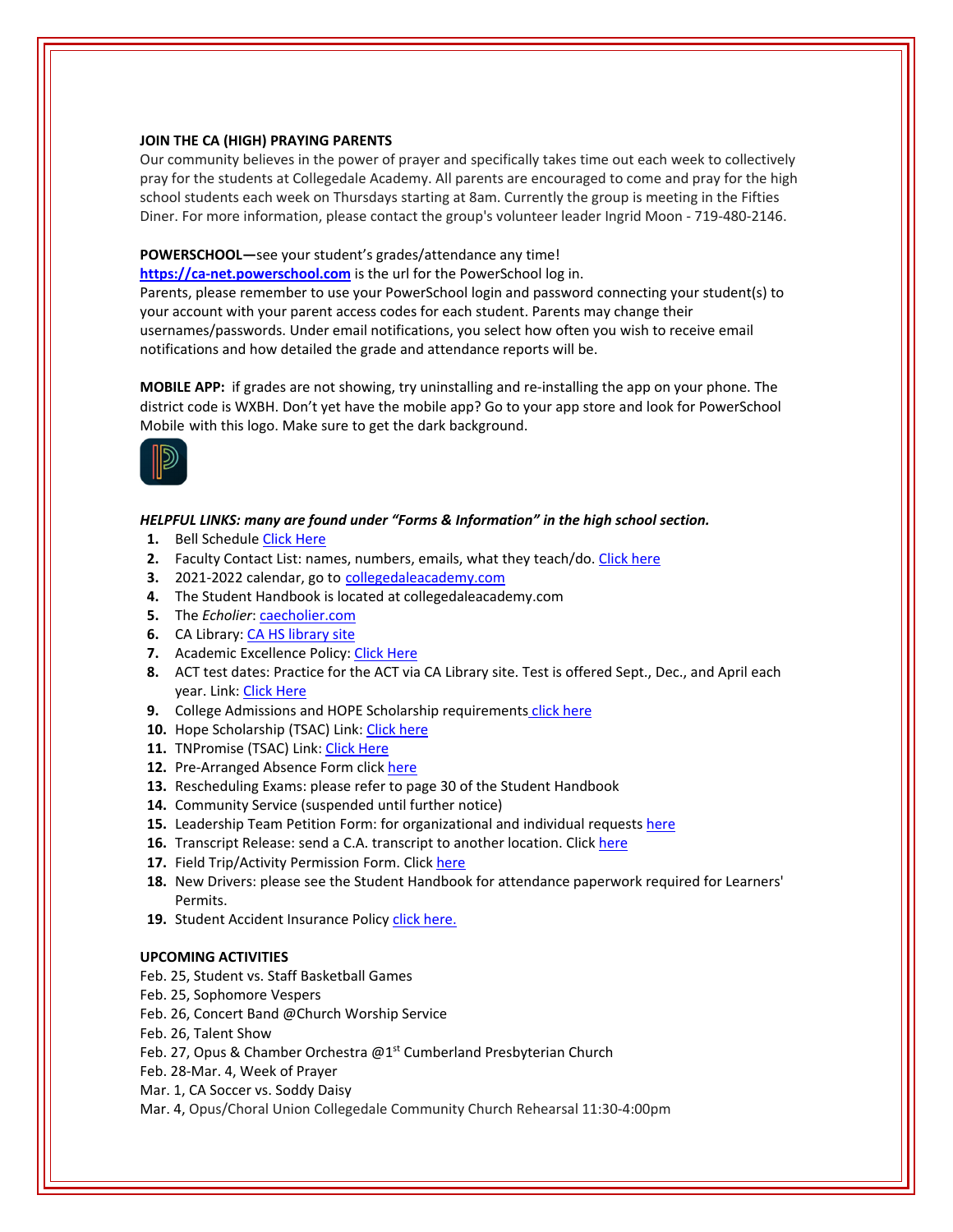Mar. 5, Opus Performance @Regenerate Youth Festival Mar. 5, Opus/Choral Union Collegedale Community Church Performance 6:00pm Mar. 5, Regenerate Youth Festival Mar. 6‐17, Mission Trip Mar. 9, Parent Night (New Students) Mar. 11, End of 3<sup>rd</sup> Quarter Mar. 14‐18, Spring Break – **NO SCHOOL** Mar. 20, Jazz Band @Collegedale Market Mar. 22, Soccer vs. Grace Mr. 23, Academic Advising Mar. 24, Track & Field Meet @Hixson Mar. 24, Tennis vs CCS Mar. 26, Wind Band @Church Worship Service Mar. 27, SA Spring Fling Mar. 28, Tennis vs. Soddy Daisy Mar. 30‐Apr.3, Opus Tour Mar. 31, Track & Field Meet @Red Bank Apr. 1, ACT – **NO SCHOOL** Apr. 1, YIELD Vespers Apr. 4, Tennis vs Grace Apr. 5, Soccer @Boyd Apr. 5, Track & Field Meet @Soddy Daisy Apr. 7, Soccer vs. SAS Apr. 7, Track & Field Meet @Red Bank Apr. 7, Tennis @Notre Dame Apr. 8‐9, Alumni Weekend Apr. 8, Choir/Orchestra Rehearsal Apr. 8, Concert & Wind Band @Alumni Vespers Apr. 9, Full Orchestra & Choir @ Alumni Service Apr. 10‐15, Senior Trip Apr. 14, PSAT Apr. 15, Good Friday – **NO SCHOOL** Apr. 18, Easter Celebration – **NO SCHOOL** Apr. 19, Soccer vs. Silverdale Apr. 19, Tennis @Silverdale Apr. 20, Freshmen Course Selection Apr. 20‐24, Concert & Wind Band Tour Apr. 21, Track & Field Meet @Red Bank Apr. 26, Soccer @Notre Dame Apr. 26, Tennis @St. Andrews Apr. 27, Percussion Ensemble Concert @7:00pm Apr. 28, Soccer vs. Patriots Apr. 28, SA Primary Election Apr. 28, Tennis vs Boyd Apr. 29, SA Skip Day Apr. 30, Class Flag Football Apr. 30, Regional Soccer Boys May 1, Concert & Wind Band Spring Concert May 2, Data Day – **NO SCHOOL** May 2‐3, Tennis Individual District Tournament May 3, Regional Soccer Boys May 5, SA General Election May 5‐6, Individual Regional Tennis